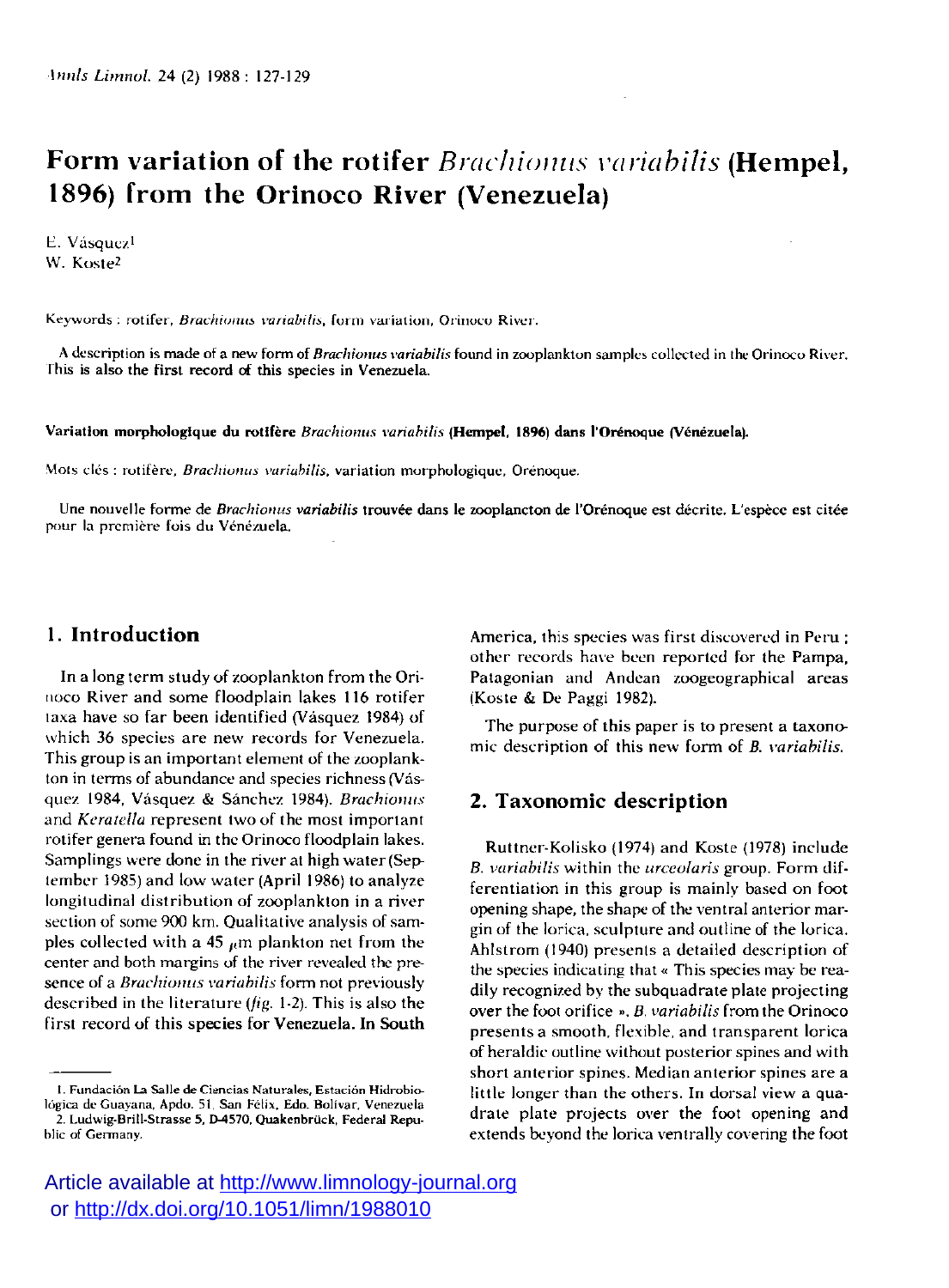

**Fig.** 1. *B. variabilis* **Dorsal lorica and subitaneous egg.** 

opening. The foot opening presents a large, narrow, inverse V-shaped aperture. Posteriorly the lorica widens. Dorso - ventral depth, at the base, about half of width. Lateral antennae are well developed.

Measurements  $(\mu m)$ : lorica length : 217-270 ; lorica width : 170-190 ; foot-opening length : 15-20 ; Dorso-ventral length : 99-130.

### **3. Discussion**

The most important morphological feature which assigns this new form to the type species as described by Ahlstrom (1940) is the presence of a

subquadrate extension of the dorsal plate overhanging the foot opening. Similar extension, but triangular or rounded have been reported for different forms of *B. caudaius.* The new form differs basically from the type species by the shape of the foot opening, by the wider caudal section and by a shorter ventral lorica. Even though a true basal plate is not present in the new form, in lateral view its caudal section resembles the basal plate of *B. bidentata.*  This plate-like base is even more similar to that illustrated by Koste & Shiel (1983) for *B. urceolaris serieus* f. *africana.* 

In our case, this new form has only been observed in samples from the Orinoco River waters